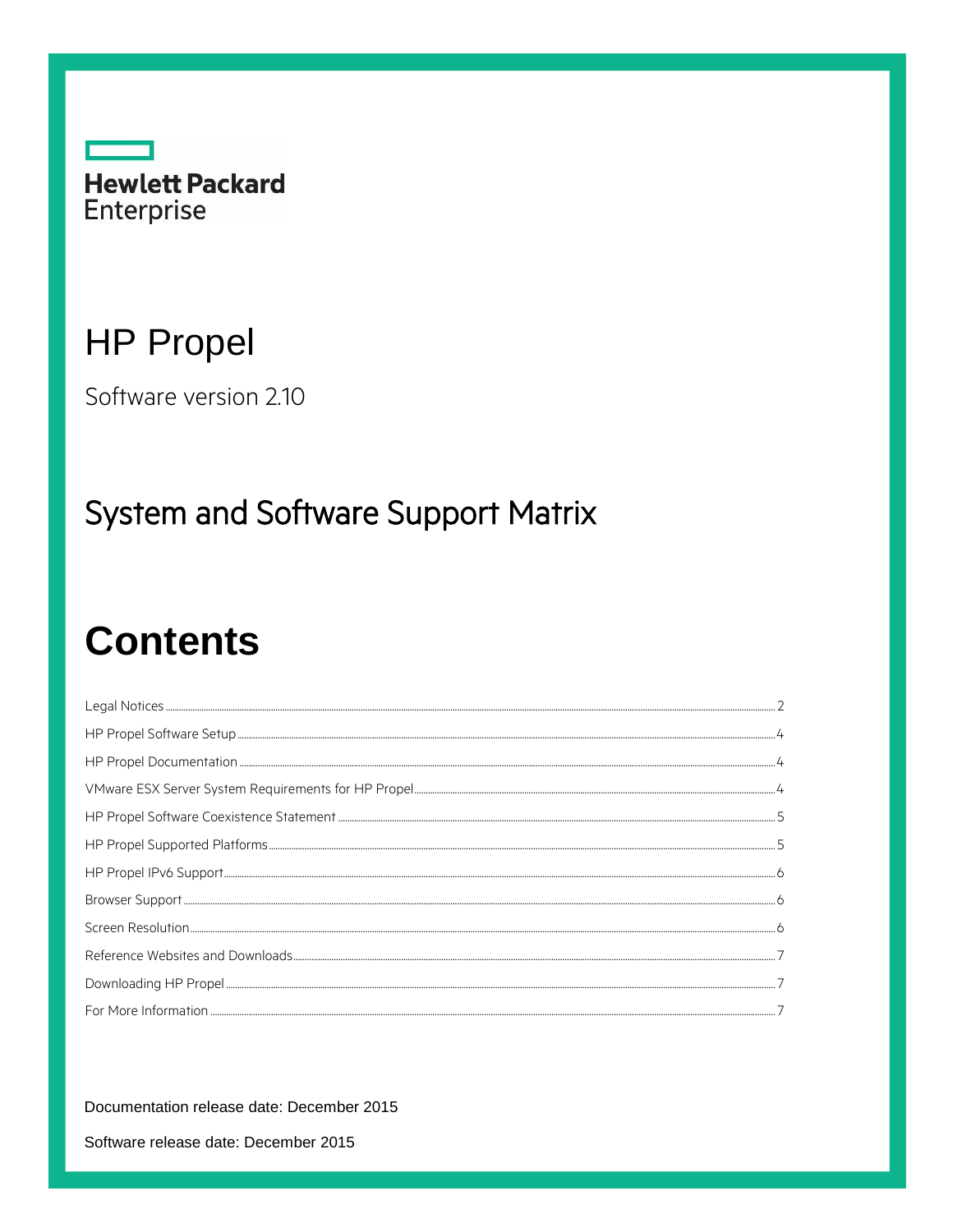## <span id="page-1-0"></span>Legal Notices

#### **Warranty**

The only warranties for Hewlett Packard Enterprise products and services are set forth in the express warranty statements accompanying such products and services. Nothing herein should be construed as constituting an additional warranty. HPE shall not be liable for technical or editorial errors or omissions contained herein. The information contained herein is subject to change without notice.

#### **Restricted Rights Legend**

Confidential computer software. Valid license from Hewlett Packard Enterprise required for possession, use or copying. Consistent with FAR 12.211 and 12.212, Commercial Computer Software, Computer Software Documentation, and Technical Data for Commercial Items are licensed to the U.S. Government under vendor's standard commercial license.

#### **Copyright Notice**

© Copyright 2015 Hewlett Packard Enterprise Development Company L.P.

#### **Trademark Notices**

Adobe® is a trademark of Adobe Systems Incorporated.

Microsoft<sup>®</sup> and Windows® are U.S. registered trademarks of Microsoft Corporation.

Oracle and Java are registered trademarks of Oracle and/or its affiliates.

UNIX® is a registered trademark of The Open Group.

RED HAT READY™ Logo and RED HAT CERTIFIED PARTNER™ Logo are trademarks of Red Hat, Inc.

The OpenStack word mark and the Square O Design, together or apart, are trademarks or registered trademarks of OpenStack Foundation in the United States and other countries, and are used with the OpenStack Foundation's permission.

#### **Documentation Updates**

The title page of this document contains the following identifying information:

- Software Version number, which indicates the software version.
- Document Release Date, which changes each time the document is updated.
- Software Release Date, which indicates the release date of this version of the software.

To check for recent updates or to verify that you are using the most recent edition of a document, go to the following URL and sign-in or register: <https://softwaresupport.hp.com/>

Use the Search function at the top of the page to find documentation, whitepapers, and other information sources. To learn more about using the customer support site, go to: [https://softwaresupport.hp.com/documents/10180/14684/HP\\_Software\\_Customer\\_Support\\_Handbook/](https://softwaresupport.hp.com/documents/10180/14684/HP_Software_Customer_Support_Handbook/) 

You will also receive updated or new editions if you subscribe to the appropriate product support service. Contact your Hewlett Packard Enterprise sales representative for details.

#### **Support**

Visit the Hewlett Packard Enterprise Software Support Online web site at<https://softwaresupport.hp.com/>

This web site provides contact information and details about the products, services, and support that HPE Software offers.

HPE Software online support provides customer self-solve capabilities. It provides a fast and efficient way to access interactive technical support tools needed to manage your business. As a valued support customer, you can benefit by using the support web site to:

- Search for knowledge documents of interest
- Submit and track support cases and enhancement requests
- Download software patches
- Manage support contracts
- Look up HPE support contacts
- Review information about available services
- Enter into discussions with other software customers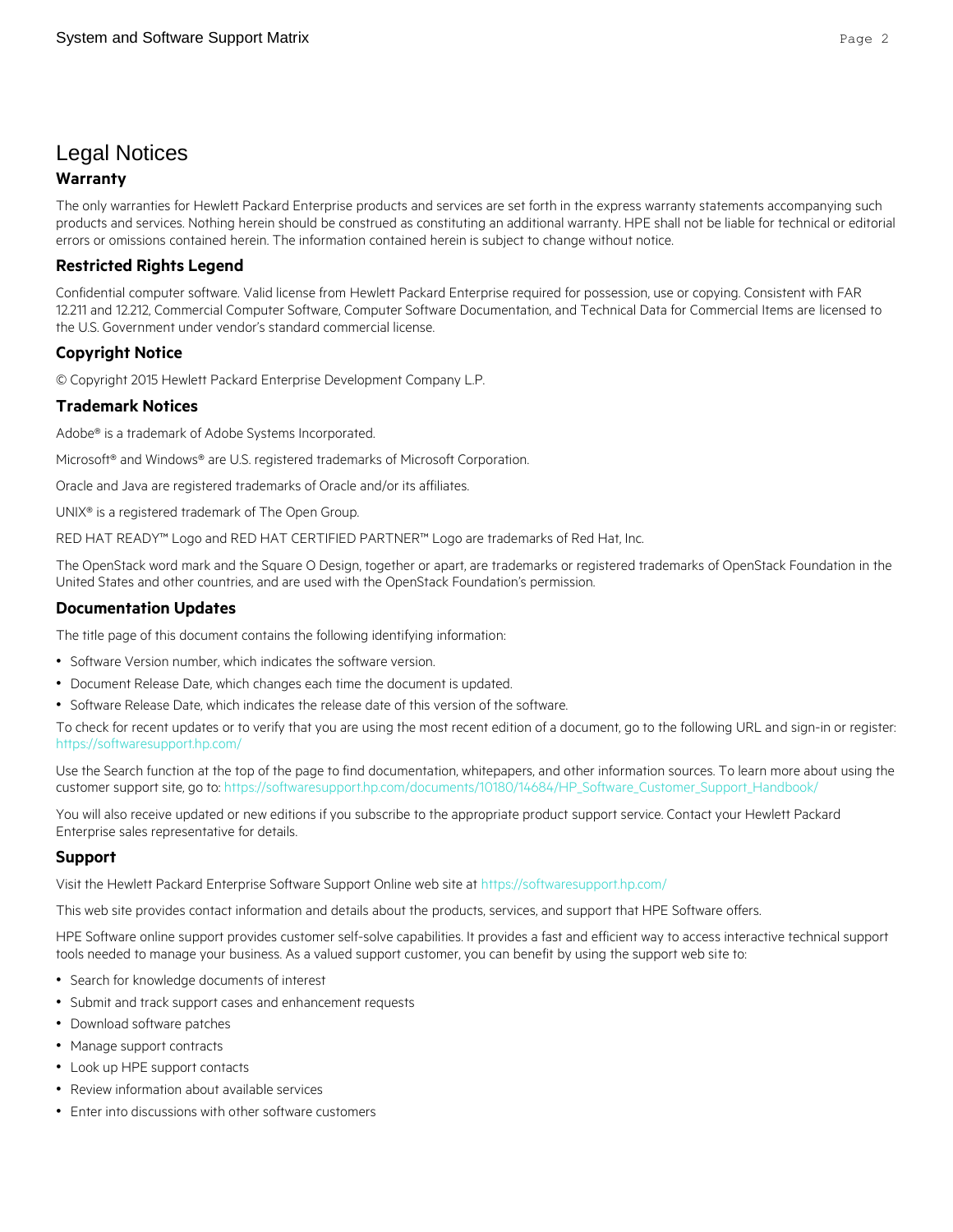• Research and register for software training

To learn more about using the customer support site, go to: [https://softwaresupport.hp.com/documents/10180/14684/HP\\_Software\\_Customer\\_Support\\_Handbook/](https://softwaresupport.hp.com/documents/10180/14684/HP_Software_Customer_Support_Handbook/)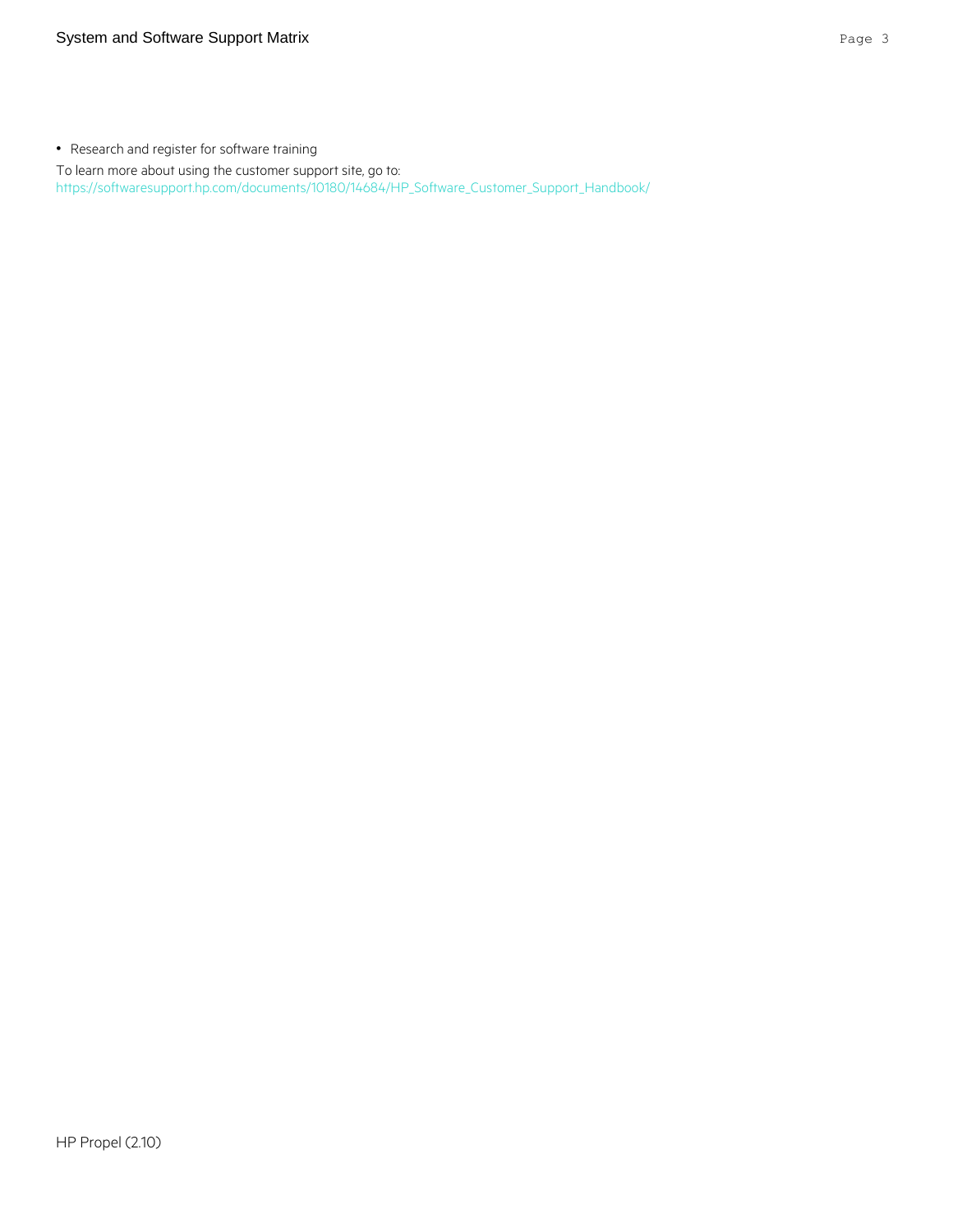## <span id="page-3-0"></span>HP Propel Software Setup

This document provides an overview of the setup requirements for HP Propel version 2.10. The HP Propel software package contains the following components in one virtual machine. The HP Propel Launchpad provides access to the following HP Propel applications:

- Shopping
- Subscriptions
- Knowledge Management
- Request Support
- Catalogs, including the Catalog Items application and the Categories application
- Policies
- Catalog Connect (Aggregation)
- Suppliers
- Identity Management (HP IdM)
- HP Propel Service Exchange (Content Management)
- Diagnostics

## <span id="page-3-1"></span>HP Propel Documentation

HP software product documentation can be found a[t https://softwaresupport.hp.com/group/softwaresupport.](https://softwaresupport.hp.com/group/softwaresupport)

You need to sign-in or register to use this site. Use the **Search** function at the top of the page to find documentation, whitepapers, and other information sources. To learn more about using the customer support site, go to: [https://softwaresupport.hp.com/documents/10180/14684/HP\\_Software\\_Customer\\_Support\\_Handbook/](https://softwaresupport.hp.com/documents/10180/14684/HP_Software_Customer_Support_Handbook/)

For more information or to track updates for all HP Propel documentation, refer to the *HP Propel Documentation List*.

To help us improve our documents, please send feedback to [Propel\\_IE@hpe.com.](mailto:Propel_IE@hpe.com?subject=Propel%20Documentation%20Feedback)

#### <span id="page-3-2"></span>VMware ESX Server System Requirements for HP Propel

HP Propel is supported on VMware ESX Server 5.

A virtual machine is deployed into your VMware ESX server environment after HP Propel is installed.

Table 1 VMware ESX Server Hardware Requirements for HP

|                   | <b>MINIMUM</b> | <b>RECOMMENDED</b><br>8 CPU, 3.0 GHz |  |
|-------------------|----------------|--------------------------------------|--|
| <b>CPU</b>        | 4 CPU, 3.0 GHz |                                      |  |
| <b>RAM</b>        | 8 GB           | 16 GB                                |  |
| <b>Hard Drive</b> | 160 GB         | 320 GB                               |  |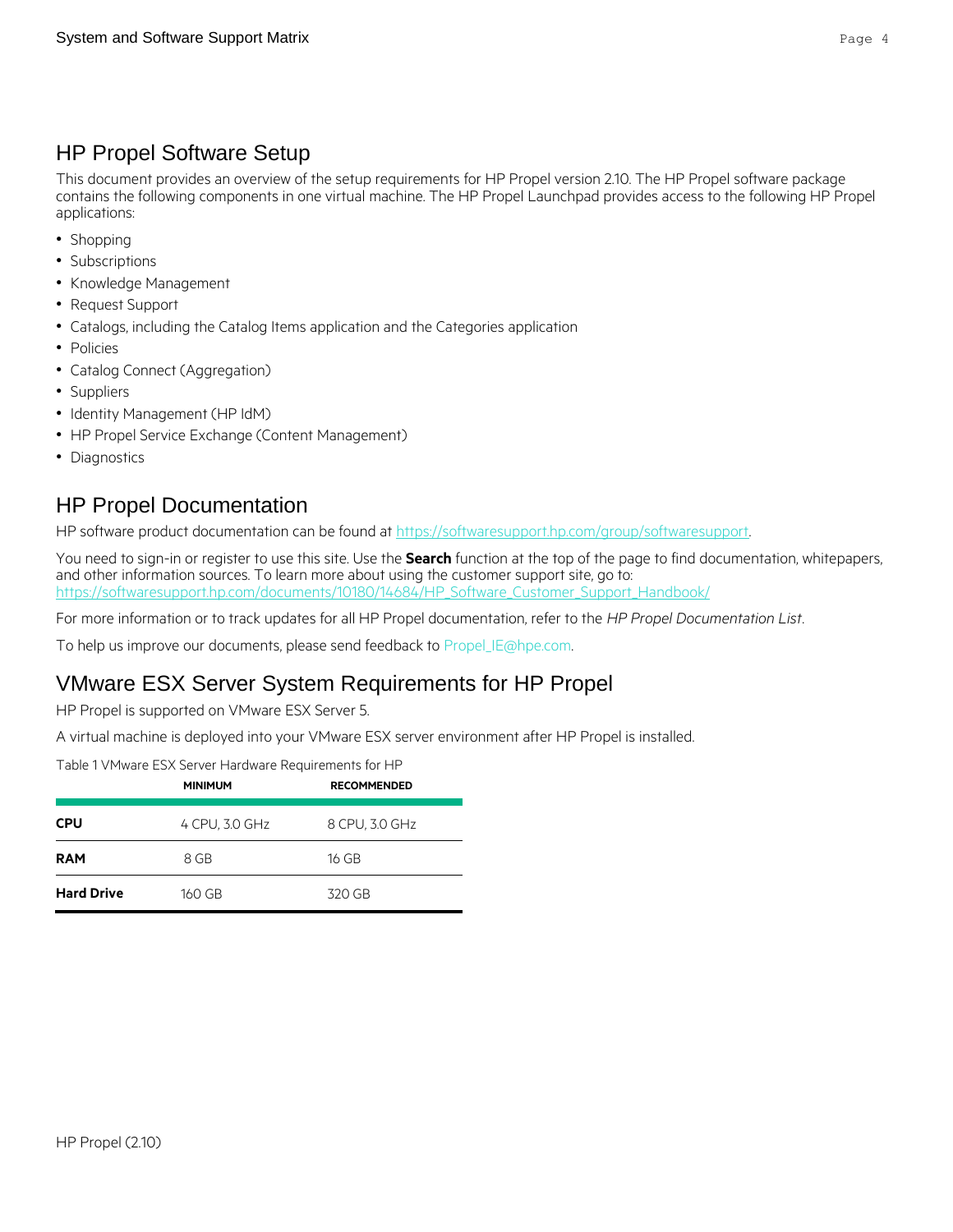## <span id="page-4-0"></span>HP Propel Software Coexistence Statement

HP Propel executes as a collection of micro services running in Node.js, Jetty, and JBoss containers. HP Propel is supported on a virtual server.

Table 2 HP Propel Coexistence Support

| HP Propel (non-FIPS mode) | HP Propel is supported when running concurrently with other software products on the same<br>virtual machine.                                                                        |
|---------------------------|--------------------------------------------------------------------------------------------------------------------------------------------------------------------------------------|
| HP Propel (FIPS mode)     | When configured in a FIPS compliant mode, the JBoss application server must be dedicated to<br>HP Propel and the JRE instance referenced by HP Propel must be exclusively dedicated. |

## <span id="page-4-1"></span>HP Propel Supported Platforms

Table 3 HP Propel Supported Platforms

|                                                          | <b>PRODUCT</b>                                                                                                                  | <b>VERSION SUPPORTED1</b>                                                           |
|----------------------------------------------------------|---------------------------------------------------------------------------------------------------------------------------------|-------------------------------------------------------------------------------------|
| <b>Operating System</b>                                  | CentOS™ <sup>2</sup>                                                                                                            | 7.1                                                                                 |
| <b>End-Point Systems</b><br>for Integration <sup>3</sup> | HP Service Manager (SM)<br>HP Cloud Service Automation (CSA)<br>HP Service Anywhere (SAW)<br><b>HP Operations Orchestration</b> | 9.32 App <sup>4</sup> or higher, 9.40<br>4.1x, 4.2x, 4.5<br>December-2015*<br>10.20 |
| Database <sup>5</sup>                                    | PostgresSql                                                                                                                     | 9.4.4                                                                               |
| Middleware <sup>5</sup>                                  | Jetty<br>Java                                                                                                                   | 9.07, 9.2.1, 9.2.9, 9.2.10<br>java-1.8.0-openidk-1.8.0.51-<br>1.b16.el7 1.x86 64    |
| <b>Additional</b><br>Components <sup>5</sup>             | RabbitMO<br>HP Operations Orchestration <sup>6</sup><br>HP IDOL<br><b>NodeJS</b><br>Ganglia                                     | 3.5.1<br>10.20<br>10.9.0<br>4.2.3<br>3.7                                            |

1 – Supported indicates the specific software version used for solution testing by HP Propel.

2 –.CentOS™ is a trademark of The CentOS Project.

3 – Additional integrations are available on the HP Propel HPLN marketplace site. (See [For More Information.\)](#page-6-2)

4 – Incident Task Case Exchange use cases require HP SM 9.32 App or higher.

5 – Included in the HP Propel virtual machine.

6 – HP Operations Orchestration can only be used with HP Propel.

\* HP Propel Service Exchange delivers a powerful point-to-multipoint integration framework that connects multiple end-point systems (both HP and 3<sup>rd</sup>-party). HP delivers reference implementations (Content) for certain end-point systems described in this support matrix. Some Content is developed against SaaS systems and HP validates that the Content works at the particular point in time and for that particular installation configuration. Consultation with HP Professional Services Organization (HP PSO) may be necessary to update or customize these integrations in specific customer installations.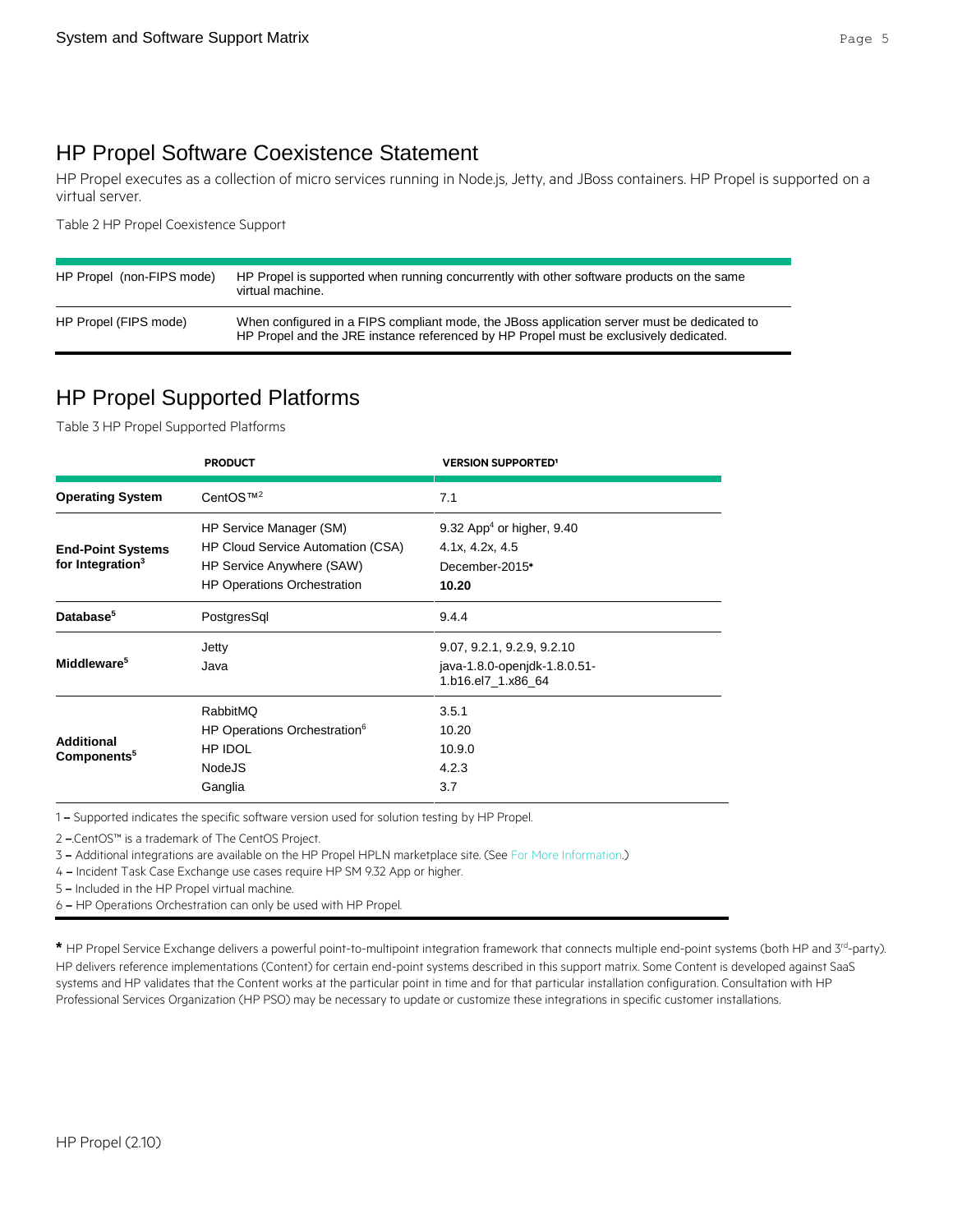## <span id="page-5-0"></span>HP Propel IPv6 Support

Hewlett-Packard Software is committed to providing support of the network Internet Protocol version 6 (IPv6) for our enterprise software products and solutions. HP Propel supports installation on hosts implementing dual-stack (IPv4/IPv6) transport.

Table 4 HP Propel Network Transport Support

HP Propel HP Propel is supported for installation on the platforms listed below when configured for dual IPv4/IPv6 transport. HP Propel can communicate over both IPv4 and IPv6 transport. See [HP Propel Supported Platforms.](#page-4-1)

## <span id="page-5-1"></span>Browser Support

#### **HP PROPEL: SUPPORTED BROWSERS**

Microsoft® Internet Explorer 10 or higher (Compatibility Mode not supported)

Windows 10: current Microsoft Edge and IE 11

Google Chrome 46 or higher

Mozilla Firefox ESR 38 or higher

Mozilla Firefox 42 or higher

#### <span id="page-5-2"></span>Screen Resolution

The following screen resolutions are recommended for HP Propel:

- HP Propel Portal: minimum screen resolution of 1024x768 (Recommended: 1280x1024).
- HP Propel Management console: minimum screen resolution of 1280x1024.

HP Propel has a responsive user interface that works with mobile devices and tablets.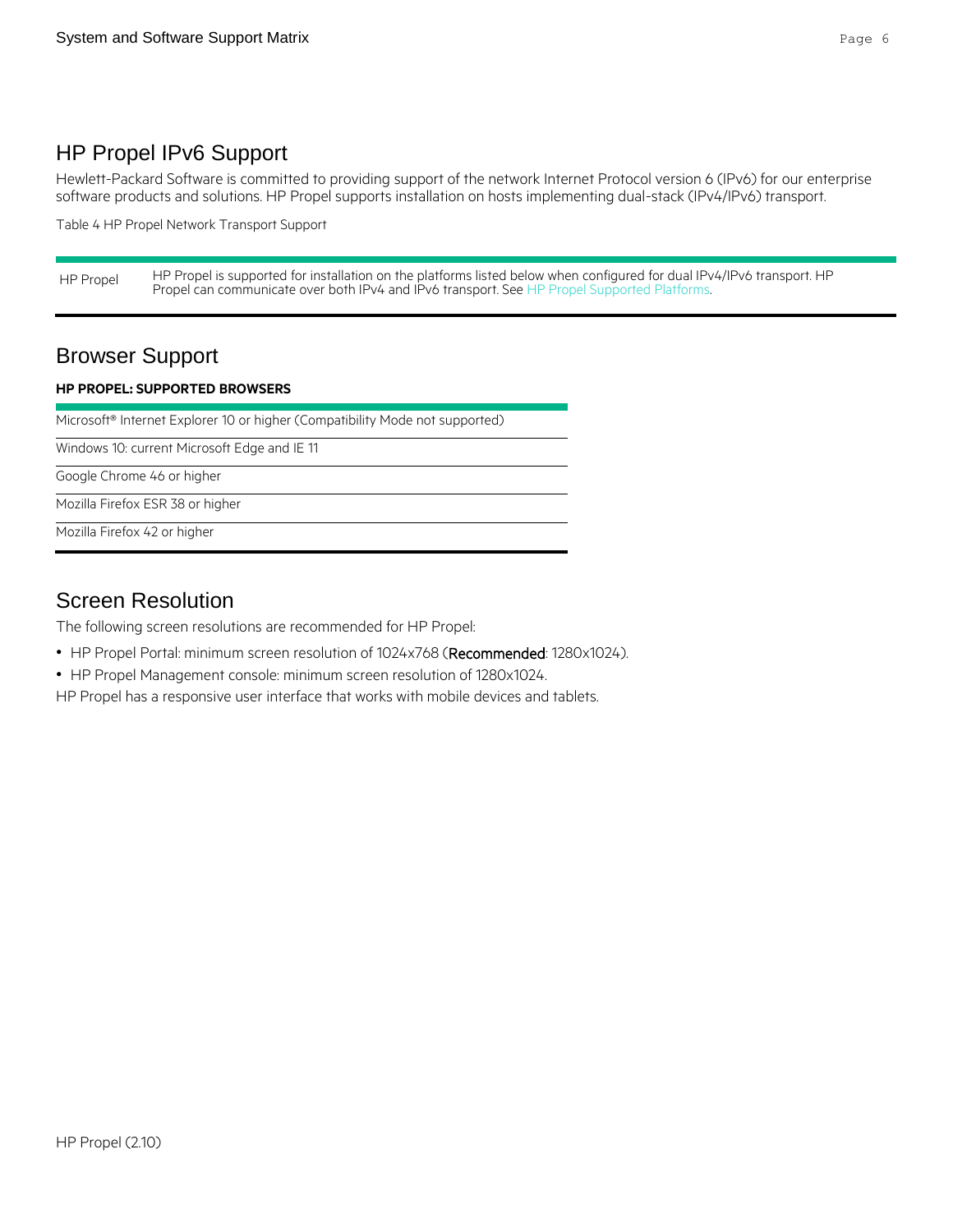## <span id="page-6-0"></span>Reference Websites and Downloads

Table 5 For More Information and Download Loacations

| <b>PRODUCT</b>                                | <b>SUPPORT MATRIX AND SYSTEM</b><br><b>REQUIREMENTS</b>          | <b>FOR MORF</b><br><b>INFORMATION</b> | <b>DOWNLOADS</b>                               |
|-----------------------------------------------|------------------------------------------------------------------|---------------------------------------|------------------------------------------------|
| HP Propel                                     | This document                                                    | <b>HP</b> Propel                      | <b>HP Software Support</b>                     |
| <b>HP Service Manager</b>                     | HP Service Manager 9.3x and<br>9.4x Document Matrix              | <b>HP Service Manager</b>             | <b>HP Software Support</b>                     |
| <b>HP Cloud Service</b><br>Automation         | <b>HP Cloud Services Automation</b><br>4.1 Support Matrix        | <b>HP Cloud Service</b><br>Automation | <b>HP Software Support</b>                     |
|                                               | <b>HP Cloud Services Automation</b><br>4.2 Support Matrix        | <b>HP Cloud Service</b><br>Automation | <b>HP Software Support</b>                     |
|                                               | <b>HP Cloud Services Automation</b><br>4.5 Support Matrix        | <b>HP Cloud Service</b><br>Automation | <b>HP Software Support</b>                     |
| <b>HP Operations</b><br>Orchestration (HP OO) | <b>HP Operations Orchestration</b><br><b>System Requirements</b> | <b>HP Operations</b><br>Orchestration | <b>HP Software Self</b><br>Solve (SSO) Patches |

## <span id="page-6-1"></span>Downloading HP Propel

1. Go to [https://softwaresupport.hp.com.](https://softwaresupport.hp.com/)

2. Log in with your HP Passport credentials. The HP Propel 2.10 product will be available per your Support Agreement ID (SAID). 3. Download the HP Propel 2.10 product files.

#### Note

 Set HP recommends a high-speed Internet connection because the HP Propel installation files are approximately 7.3 GB in size.

## <span id="page-6-2"></span>For More Information

For more information about HP Propel, visi[t http://www.hpe.com/software/propel.](http://www.hpe.com/software/propel)

The *HP Propel Installation and Configuration Guide* and other HP software product manuals and documentation can be found at <https://softwaresupport.hp.com/group/softwaresupport>. For HP Propel documentation, specify the "hp propel" product in your search criteria. (You will need an HP Passport account to sign in and gain access.)

For additional HP Propel content and integrations, visit [https://hpln.hpe.com/group/service-broker.](https://hpln.hpe.com/group/service-broker)